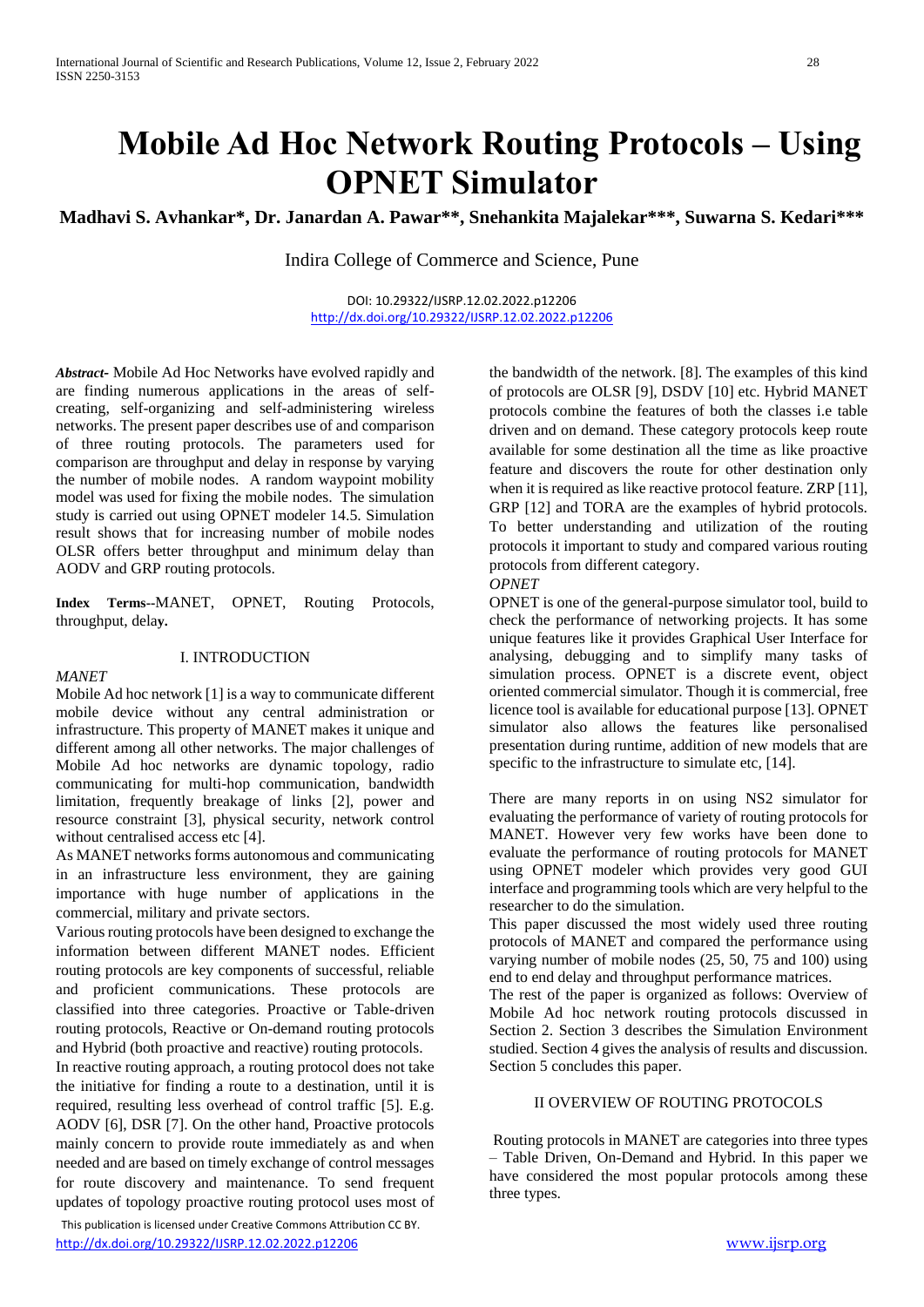This section briefly describes the algorithms AODV, OLSR and GRP protocols.

# AODV Routing Protocol

AODV falls under category of on-demand routing protocol. AODV starts building of the route from source to destination only if it required by source node. This strategy comparatively reduces the control overhead. Types of messages or packets for routing in AODV are – RREQ (Route Request Packet), RREP (Route Response Packet), RERR (Route Error Packet) and Hello message packet [15]. As per an RFC document [16], the AODV uses two phases for routing purpose – Route Discovery Phase and Route Maintenance phase. In the route discovery phase the path from source to destination will be discovered and transmission begins. In the maintenance the algorithm takes care of the route repair [17, 18]. The same has been described in algorithmic steps Figure 1.

| Fig.1-AODV Protocol                                                  |
|----------------------------------------------------------------------|
| Input: S Node, D Node, RREQ                                          |
| Output: RREP, Route from S to D                                      |
| 1: Start                                                             |
| 2: if DestAddressAvial (D Node) == 1 then                            |
| 3:<br>UpdateRT (); //Synchronising bet nodes                         |
| 4:<br>TransferMsg (RT.NextNode);                                     |
| 5:<br>if IsNodeReady (NextNode) $==1$ then                           |
| if IsDestNode (D Node) $==1$ then<br>6:                              |
| 7:<br>TransferFlag=1; Goto Step 40                                   |
| 8:<br>else                                                           |
| 9:<br>Goto Step 4;                                                   |
| 10<br>end if;                                                        |
| else<br>11:                                                          |
| 12:<br><b>if</b> RouteRepair () ==1 <b>then</b> //Send RERR pkt to S |
| 13:<br>Goto Step 4;                                                  |
| else<br>14:                                                          |
| 15:<br>if $TTL > 0$ then                                             |
| 16:<br>TTL=TTL-1; Goto Step 12;                                      |
| else<br>17:                                                          |
| 18:<br>Goto Step 35;                                                 |
| 19:<br>end if:                                                       |
| 20:<br>end if;                                                       |
| 21:<br>end if;                                                       |
| $22:$ else                                                           |
| 23:<br><b>if</b> RouteDiscovery (D Node) ==1 <b>then</b>             |
| 24:<br>ReveserPathSetup (RREP pkt);                                  |
| 25:<br>Goto step 4;                                                  |
| 26:<br>else                                                          |
| 27:<br>if $TTL > 0$ then                                             |
| 28:<br>TTL=TTL-1; Goto step 23;                                      |
| 29:<br>else                                                          |
| 30<br>Goto step 35;                                                  |
| 32<br>end if:                                                        |
| 33:<br>end if:                                                       |
| 34: end if:                                                          |
| 35: if TransferFlag=1 then                                           |
| 36:<br>Print "Transfer Successful";                                  |
| 37: else                                                             |
| 38:<br>DropPacket ();                                                |
| 39: end if;                                                          |
| 40: Stop;                                                            |

The algorithm exhibits a loop free processing and ensures freshness of route through the use of sequence number [17]. AODV can also support both multicasting and unicasting within unchanging framework. AODV protocol provides the

 This publication is licensed under Creative Commons Attribution CC BY. <http://dx.doi.org/10.29322/IJSRP.12.02.2022.p12206> [www.ijsrp.org](http://ijsrp.org/)

facility of timer to expire the life time of route to maintain only fresh route in the table. AODV also has a challenge in Route discovery process might hamper optimal path discovery due to traffic overhead. Also congestion control and avoidance methods are not present in AODV to balance the traffic load [19.]. The delivery ratio of AODV can drop dramatically as number of connection increases [20].

# OLSR protocol:

OLSR routing protocol of MANET is proactive in nature, i.e. it provides the route to the nodes in the network as and when needed [21]. OLSR inherits its basic properties from Link State Routing (LSR) protocol. It provides optimization to this LSR through a concept known as MPR (MutiPoint Relay). MPR are the nodes choose to flood the link state information to all other nodes within the network [22]. Use of MPR considerably reduces the control overhead compared to classical flooding mechanism. As OLSR is periodic in nature Route Construction process continuously going on to available routes as and when needed to every node. [23][24].

OLSR routing protocol can be described in three stages.

Figure 2(a), 2(b) and 2(c) describes these steps. In Fig.2(a) each node discovers the path from every other node in the network. While it discovers the path MPR helps the nodes to flood the link state information to all other nodes within the network. Fig 2(b). Fib 2(c) will takes care of message transmission in case required.

Types of messages/packets used in OLSR are – Hello packets, Topology control Packets and MID packets. Algorithmic steps for OLSR are as follows.

Fig.2 (a) OLSR Protocol

| Input: Hello pkts, Topology Control Pkts, MID pkts            |
|---------------------------------------------------------------|
| Output: Generate Hello, TC and MID pkts, Route for each node  |
| 1: Start                                                      |
| $2:$ for each node $N$ in network                             |
| 3:<br>Broadcast Hello msg-received by all neighbour nodes 'n' |
| if node 'n' receives Hello msg then<br>4:                     |
| 5:<br>Process Link Sensing;                                   |
| Construct/update MPR Selector table;<br>6:                    |
| if MPR set available then<br>7:                               |
| 8:<br>Generate TC_msg;                                        |
| if change encounter then<br>9:                                |
| 10:<br>Increment seq. no.;                                    |
| 11:<br>Generate TC_msg;                                       |
| 12:<br>Broadcast TC_msg through MPR;                          |
| 13:<br>if TC_msg covers entire network then                   |
| if node receives TC_msg then<br>14:                           |
| if new info received then<br>14:                              |
| 15:<br>Update RT;                                             |
| 16:<br>else                                                   |
| 17:<br>Update time;                                           |
| 18:<br>end if;                                                |
| 19:<br>else                                                   |
| 21:<br>Delete stale entry;                                    |
| 22:<br>end if;                                                |
| 23:<br>else                                                   |
| 24:<br>Generate TC_msg;                                       |
| 25:<br>Goto step 13;                                          |
| 26:<br>end if;                                                |
| else<br>27:                                                   |
| 28:<br>Update RT;                                             |
| 29:<br>Advertise the new entry if any;                        |
| 30:<br>Keep sending "Hello Pkts" periodically;                |
| 32<br>end if;                                                 |
| 33:<br>else                                                   |
| 34:<br>Stop forwarding TC-msg;                                |
|                                                               |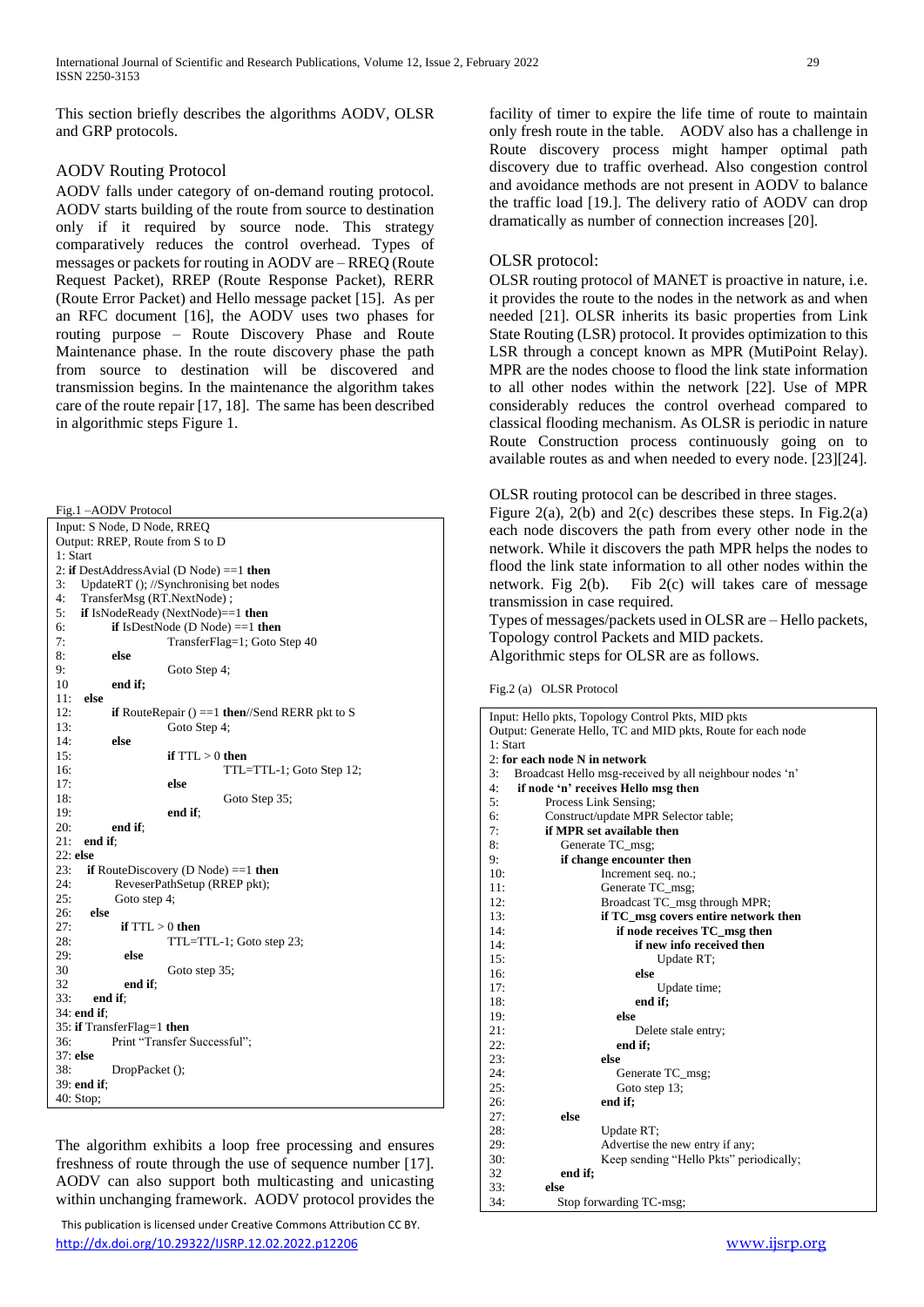| 36:<br>end if;                                                       |
|----------------------------------------------------------------------|
| 37:<br>end if;                                                       |
| 38: Stop.                                                            |
| Fig. 2(b) - MPR Nodes selection Algorithm                            |
| Input: Node N of OLSR Protocol                                       |
| Output: MPR selection set for Node n                                 |
| 1: Start                                                             |
| 2: Identify all nodes set as $N1$ : neighbours of node $N$ ;         |
| 3: Identify all nodes set as $N2$ : Strict 2-hop neighbours of N;    |
| 4 : Add rows to the MPR set for those nodes in N1 which are the only |
| nodes to provide highest reachability to node in N2;                 |

5: Stop

35: Goto step 2:

Once the route discovery process is complete, then any node in network can transfer packets to any another node through Packet Forwarding Algorithm described in Fig.2(c).

Fig. 2(c) – Packet Forwarding Algorithm from S to D in OLSR

| Input: S node, D node, RT.                                     |
|----------------------------------------------------------------|
| Output: Successful transmission of packets from S to D         |
| 1: Start                                                       |
| 2: if node S wants to send packet to node D then               |
| 3:<br>Forward packet P to next hop n in RT towards node D;     |
| if node $n == D$ then<br>4:                                    |
| 5:<br>Transfer packet to Destination D;                        |
| 6:<br>Set Transfer Successful = True;                          |
| 7:<br>Goto step 25;                                            |
| 8:<br>else                                                     |
| if tuple exists in duplicate set of RT then<br>9:              |
| 10:<br>if $(D_{ad}d == Ori_{ad}d$ and $D_{seg}n = msg_{seq}n)$ |
| then                                                           |
| 11<br>if (d retransmitted $==$ FALSE) then                     |
| 12:<br>Goto step 3;                                            |
| 13:<br>else                                                    |
| 14:<br>Discard the packet;                                     |
| 15:<br>end if;                                                 |
| 16:<br>else                                                    |
| 17:<br>Create tuple t in duplicate set;                        |
| 18:<br>set t.D_addr = $Ori\_add$ ;                             |
| 19:<br>set t.D_seq_num = msg_seq_num;                          |
| 20:<br>Goto step 9;                                            |
| 21:<br>end if;                                                 |
| 22:<br>else                                                    |
| 23:<br>Resume Route Calculation process;                       |
| 24:<br>end if;                                                 |
| 25: Stop.                                                      |

Flooding in OLSR minimized through the use of MPR nodes. Link reliability does not require in OLSR protocol as every node sends packets periodically and sequential delivery does not matter. OLSR protocol is best suited for dense network. An increase in number of mobile nodes causes to increase in number of control overhead messages. OLSR requires considerable amount of time to rediscover the broken link. OLSR require more processing power than other protocols to maintain the information of both one-hop and two-hop neighbors.[25]

# GRP Protocol

GRP is an OPNET's custom proactive routing protocol. Routing of GRP is based on shortest geographical distance.

Though this protocol falls under proactive category, source node can initiate the process of route discovery if route is not available to the destination. This approach of GRP comes under hybrid routing protocol. In GRP, position of each node is marked by Global Positioning System and flooding optimization is done using quadrant scheme. Size of quadrant is custom built. Hello protocol is used by every node to list all the neighbors.

One of the important concept known as backtracking is used by GRP for blocked routes [12]. Algorithmic steps for GRP are as shown in Fib 3.

GRP gives better performance through the use of backtracking. Global Positioning System gives exact position of nodes in GRP. But for shorter interval GRP may work in reverse manner. Packets dropping rate may increase as blocked routes are increased [26].

#### Fig. 3 GRP Protocol

| <b>Algorithm 5: Geographic Routing Protocol</b>                   |
|-------------------------------------------------------------------|
| Input: Node S, node D                                             |
| Output: Successful transmission                                   |
| 1: Start                                                          |
| 2: Divide the network area in m number of quadrants.              |
| 3:<br>if node S wants to send some packets to node D then         |
| 4:<br>Start Route Discovery process - Flood_pkt (DQ, D, Quad_no); |
| 5:<br>if node crosses Quadrant boundary then                      |
| 6:<br>Start Route Discovery process for node D in that quadrant.  |
| 7:<br>if intermediate node $=$ Destination D then                 |
| 8:<br>Destination node D start flooding NIG packets;              |
| 9:<br>if NIG packet reached to S then                             |
| 10:<br>Starts Transmission process through NIG;                   |
| 11:<br>Goto step 36;                                              |
| 12:<br>else                                                       |
| 13:<br>Goto step 5;                                               |
| 14:<br>end if;                                                    |
| 15:<br>else                                                       |
| 16:<br>Goto step 5;                                               |
| 17:<br>end if;                                                    |
| 18:<br>else                                                       |
| 19:<br>Goto step8;                                                |
| 20:<br>end if:                                                    |
| 21:<br>if transmission process blocked at node B then             |
| 22:<br>Search nearest node to reach to D;                         |
| if not found then<br>23:                                          |
| if node S reached then<br>24:                                     |
| 25:<br>Drop packet; Goto step 36;                                 |
| 26:<br>else                                                       |
| 27:<br>Goto step 23;                                              |
| 28:<br>end if:                                                    |
| 29:<br>else                                                       |
| 30:<br>Start transmission process;                                |
| 31:<br>end if;                                                    |
| 32:<br>end if;                                                    |
| 33:<br>else                                                       |
| 34:<br>Goto step 3;                                               |
| 35:<br>end if;                                                    |
| 36: Stop.                                                         |
|                                                                   |

Table-1. Shows the characteristic comparison of above three MANET Routing Protocols (AODV, OLSR and GRP).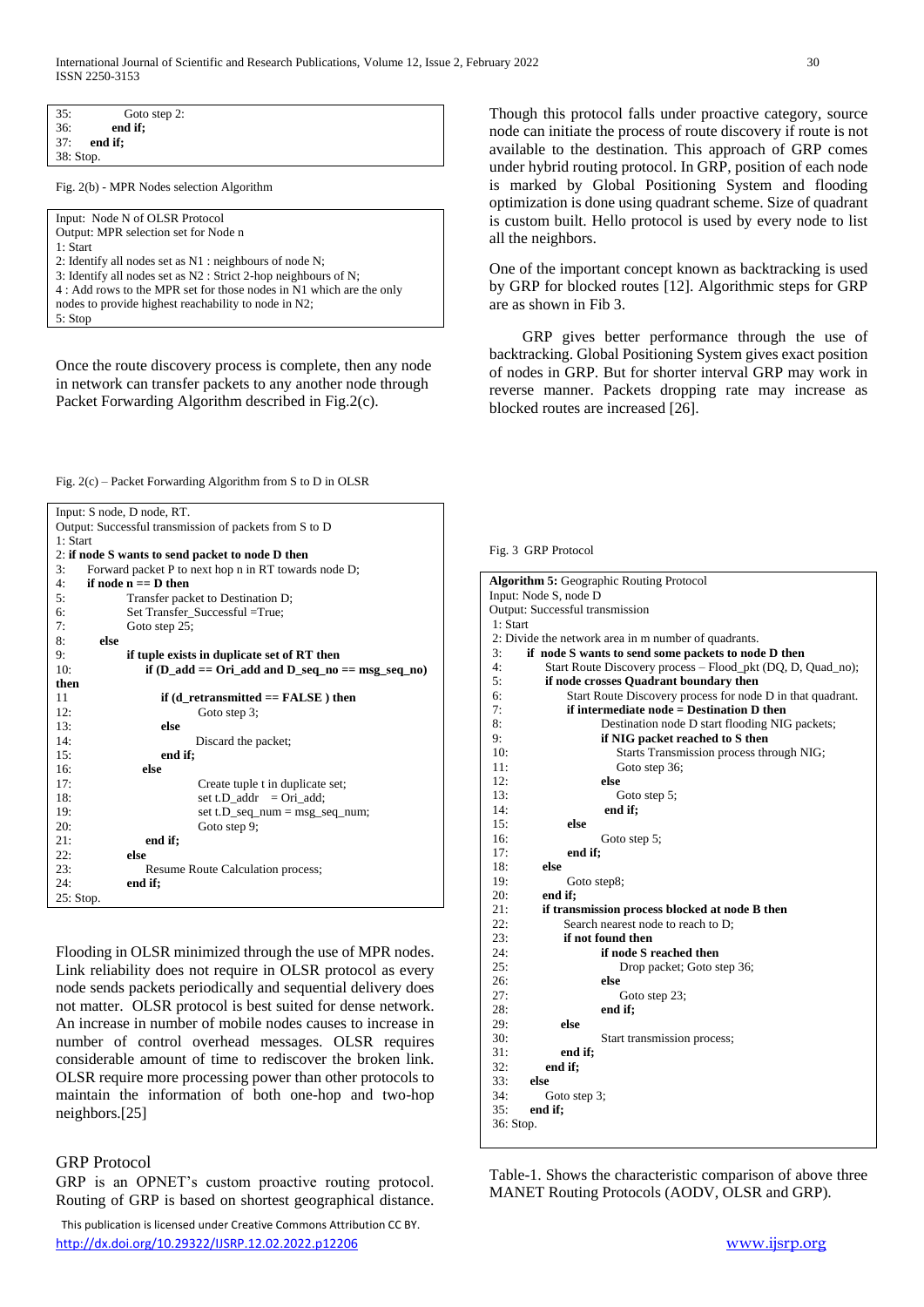| Parameter       | <b>AODV</b>               | <b>OLSR</b>    | GRP              |
|-----------------|---------------------------|----------------|------------------|
| <b>Network</b>  | Flat                      | Flat           | Flat             |
| Organization    |                           |                | Hierarchical     |
| Topology        | When required             | Periodical     | Both             |
| dissemination   |                           |                |                  |
| Route           | Computed as per           | Always         | <b>Both</b>      |
| Availability    | need                      | available      |                  |
| Communication   | Low                       | Low because    | Medium           |
| Overhead        |                           | of MPR         |                  |
| Use of GPS      | No                        | No             | Yes              |
| Support<br>Link | Bidirectional             | Unidirectional | Unidirectional   |
| Status          |                           |                |                  |
| Flooding        | <b>Broadcasting</b><br>to | Use of MPR     | Flooding         |
| Mechanism       | every node                | for flooding   | within           |
|                 |                           |                | Ouadrant         |
| Packets Used    | Packet.<br>RREO           | Hello Packet.  | Hello packet,    |
|                 | RREP<br>Packet.           | Topology       | <b>Backtrack</b> |
|                 | RERR<br>Packet            | Control        | packet           |
|                 | Hello Packet.             | MID<br>Packet, |                  |
|                 |                           | Packet.        |                  |

Table-1 – AODV, OLSR and GRP

### III. SIMULATION PARAMETERS AND SETUP

OPNET (modeler 14.5) simulator is used for simulation. Simulation experiments were conducted for three MANET routing protocols (AODV, GRP and OLSR) by varying number of mobile nodes (25, 50, 75 and 100) on 5kmX5km fixed sized network. Every mobile node supports transmission data rate of 11Mbps, generating packets of 1024 bytes, after every 2 seconds. Random Waypoint (RWP) mobility model is used for defining mobility pattern of nodes. Mobile nodes are moving at 10 meters/sec speed. Table-2 contains simulation parameters, Table-3 is the traffic generation parameters and Table-4 shows mobility configuration parameters.

| Table-2: Simulation Parameters |                          |                     |  |
|--------------------------------|--------------------------|---------------------|--|
| SNo                            | <b>Parameter</b>         | Value               |  |
|                                | Number of Mobile Nodes   | 25, 50, 7 5 and 100 |  |
|                                | Campus Network Size      | 5KmX5Km             |  |
|                                | <b>Routing Protocols</b> | AODV, GRP and OLSR  |  |
|                                | <b>Simulation Time</b>   | 5 Minutes           |  |

| SNo | <b>Parameter</b>                    | Value             |
|-----|-------------------------------------|-------------------|
|     | Traffic Start Time (seconds)        | 10                |
|     | Packet Inter-arrival Time (Seconds) |                   |
|     | Packet Size (bytes)                 | 1024              |
|     | Traffic Stop Time (seconds)         | End of Simulation |
|     | Transmission Data Rate (Mbps)       |                   |

| Table-4: Mobility Configuration Parameters |
|--------------------------------------------|
|--------------------------------------------|

| SNo | <b>Parameter</b>       | Value             |
|-----|------------------------|-------------------|
|     | <b>Mobility Model</b>  | Random Waypoint   |
|     | Speed (meters/seconds) | 10                |
|     | Pause Time (Seconds)   | 10                |
|     | Start Time (Seconds)   | 10                |
|     | Stop Time (Seconds)    | End of Simulation |

 This publication is licensed under Creative Commons Attribution CC BY. <http://dx.doi.org/10.29322/IJSRP.12.02.2022.p12206> [www.ijsrp.org](http://ijsrp.org/)

#### IV. RESULT ANALYSIS AND DISCUSSION

The performance of three MANET routing protocols AODV, GRP and OLSR are compared based on throughput and delay by varying number of mobile nodes.



Figure-4 Throughput comparison of three networks running AODV, GRP, OLSR routing Protocols with each network containing 25 mobile nodes.



Figure-5: Throughput comparison of three networks running AODV, GRP, OLSR routing Protocols with each network containing 50 mobile nodes.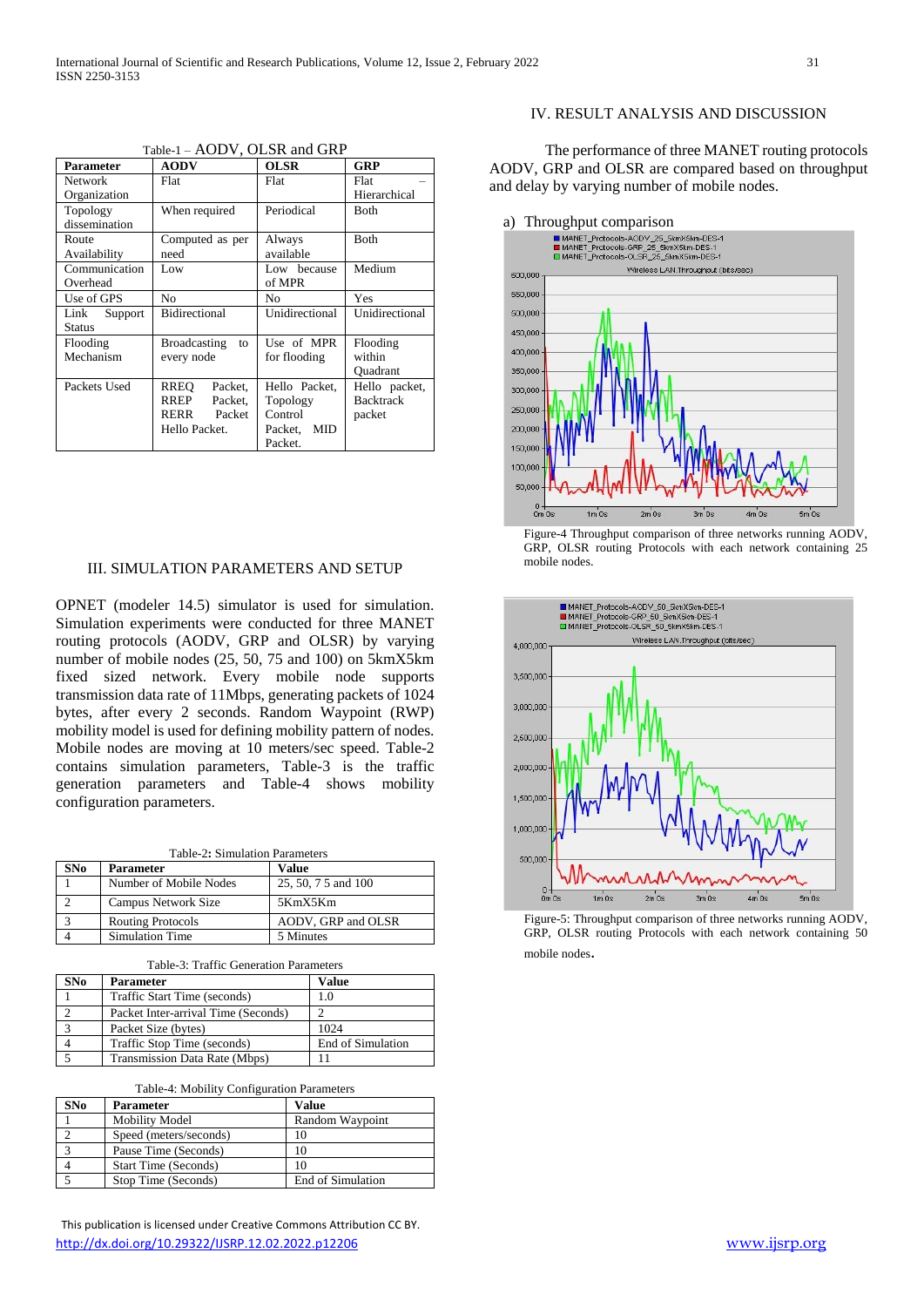

Figure-6: Throughput comparison of three networks running AODV, GRP, OLSR routing Protocols with each network containing 75 mobile nodes.



Figure-7: Throughput comparison of three networks running AODV, GRP, OLSR routing Protocols with each network containing 100 mobile nodes.

Fig. 4-7 gave a comparison between number of packets sent per unit time-Throughput versus number of nodes.

The throughput (Mbps) comparison of AODV, GRP and OLSR networks for varying number of mobile nodes is given in Figure-8.



Figure-8: The throughput (Mbps) comparison of AODV, GRP and OLSR Networks for varying number of mobile nodes

 This publication is licensed under Creative Commons Attribution CC BY. <http://dx.doi.org/10.29322/IJSRP.12.02.2022.p12206> [www.ijsrp.org](http://ijsrp.org/)

It was observed that, both AODV and OLSR offer approximately same and better throughput than GRP when network containing 25 mobile nodes. Figure-8 shows that throughput offered by OLSR is increasing extensively with increasing number of mobile nodes.

b) Delay comparison:

Fig. 9 and 10 compares the delay of three network protocols for 25 nodes and 100 respectively.







Figure-10: Delay comparison of three networks running AODV, GRP, OLSR routing Protocols with each network containing 100 mobile nodes.

The delay (seconds) comparison of AODV, GRP and OLSR networks for varying number of mobile nodes is given in Figure-11.